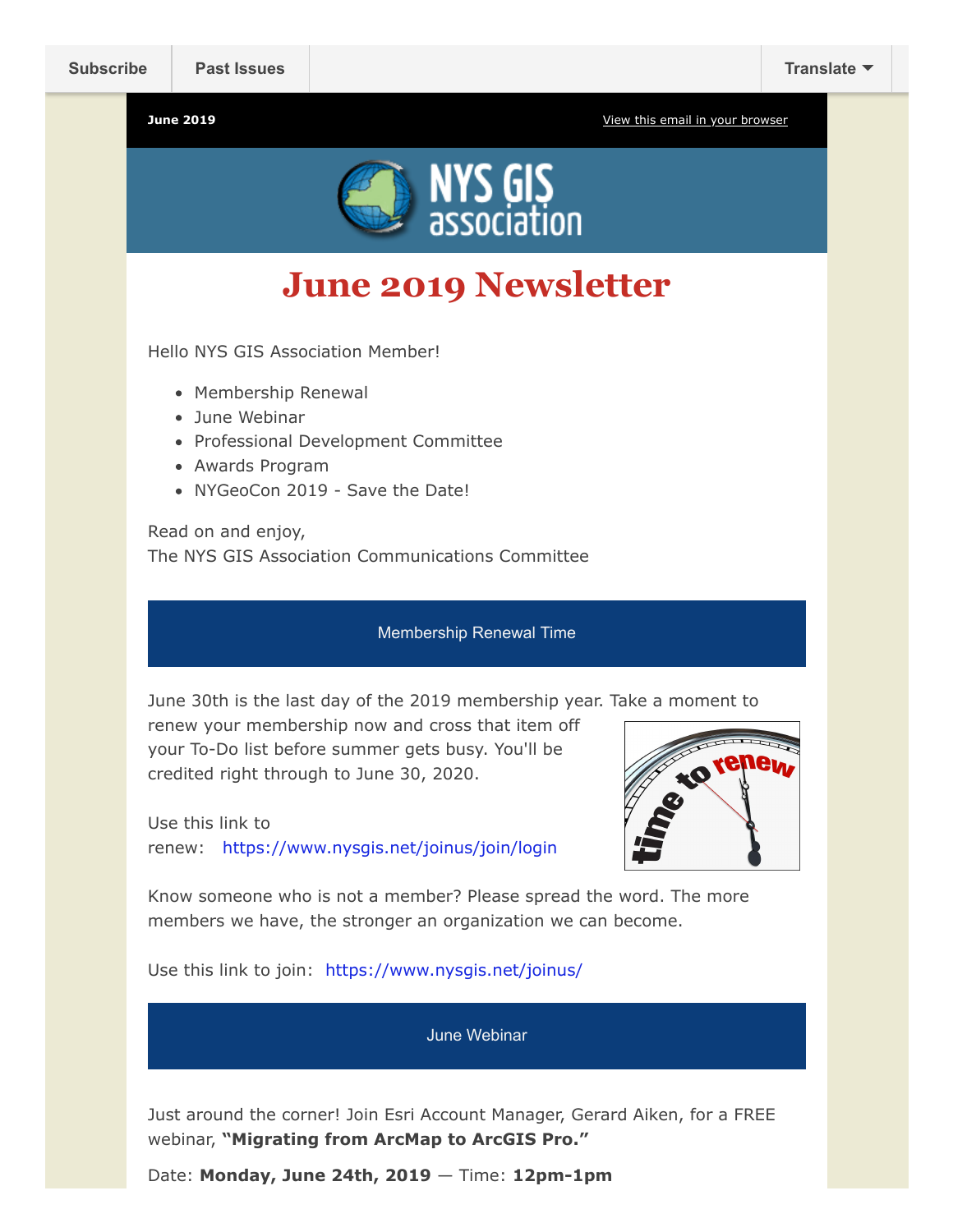# **Subscribe<sup>Abistract: With faster tools and integrated 2D and 3D**</sup> **Past Issues [Translate](javascript:;)**

projects. This webinar will help prepare experienced ArcMap users to start the process of moving to ArcGIS Pro right away. Learn essential ArcGIS Pro terminology and concepts related to mapping, editing, analyzing, and sharing geospatial data and resources.

### **Register**

**here:** [https://nysgisa.clickmeeting.com/migrating](https://nysgisa.clickmeeting.com/migrating-from-arcmap-to-arcgis-pro/register)from-arcmap-to-arcgis-pro/register

## Professional Development Committee

Invest an hour and contribute to a key function of the NYS GIS Association. If

you have one hour a week to work on learning opportunities for your colleagues join the Professional Development Committee. Here are the details:

**About Us:** The mission of the Professional Development Committee is to provide training to the members of the NYS GIS Association at all

levels of expertise in an effort to further their knowledge, understanding, and appreciation of the many geospatial technologies and solutions that are available.

**Skills**: Ideal candidates will be self-motivated, reliable, detail-oriented, and will follow-through with committee plans. Leverage your network, expertise, and insight for webinar presenters and content.

**Duties**: Brainstorm professional development opportunities, contact and liaise with presenters, coordinate webinars, introduce and host webinars, post recorded webinars to the NYS GIS Association [YouTube](https://www.youtube.com/user/NYSGISA) channel and communicate with the Communications Committee to have them posted to the NYS GIS Association website. The more committee members there are, the more these duties can be shared.

**Time Commitment:** 1 hour +/- per week Other Requirements: Membership in the NYS GIS Association must be current. Check to see if you have renewed [here](https://nysgis.us9.list-manage.com/track/click?u=79136ebe8b18b11ee073cc61c&id=a4ab567510&e=1fd505803c).

Volunteering with NYS GIS Association earns you points fo[r GISP](https://nysgis.us9.list-manage.com/track/click?u=79136ebe8b18b11ee073cc61c&id=eb28fe02ea&e=1fd505803c) certification/recertification and a feeling of satisfaction knowing that



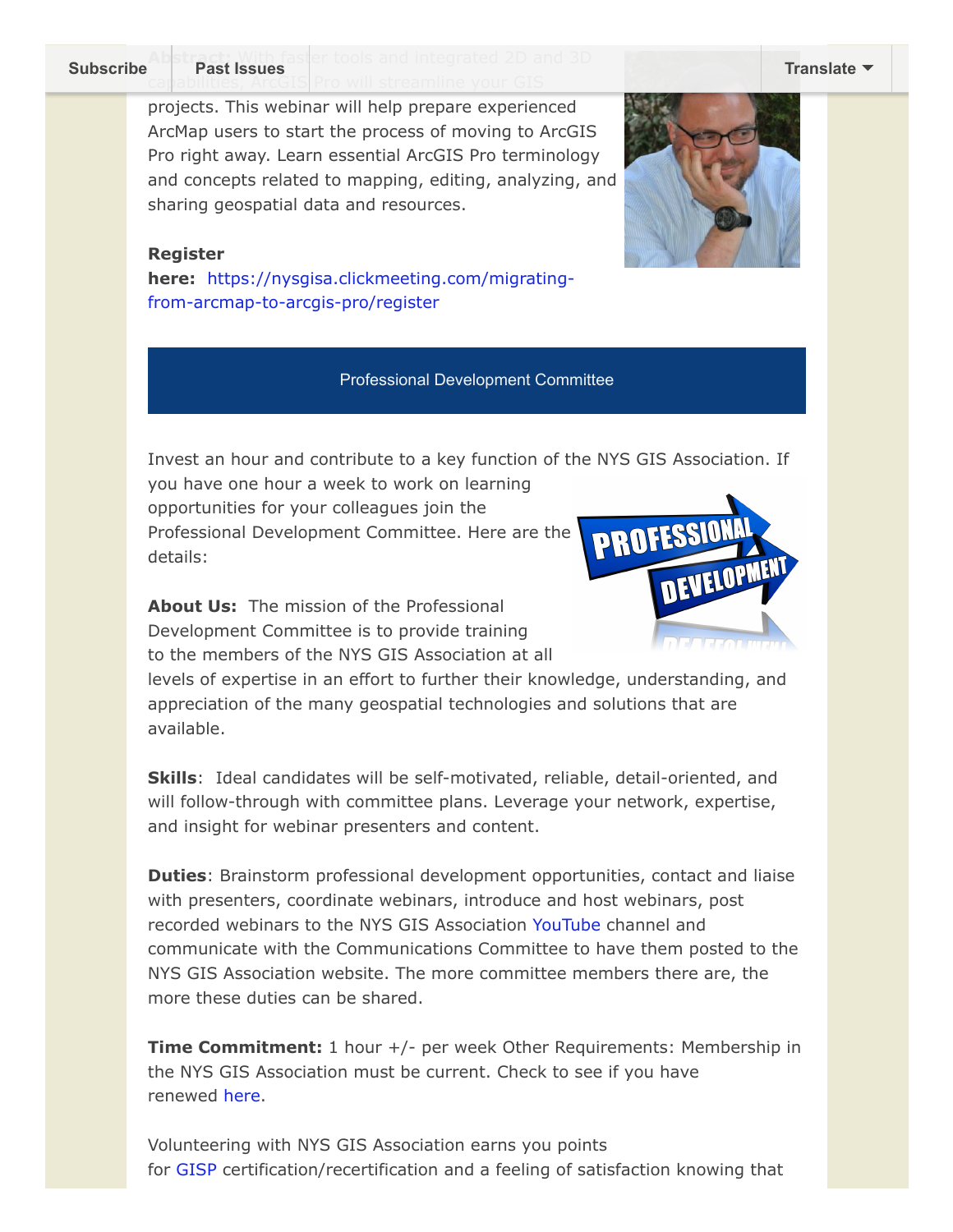If you are interested in joining this committee or would like more information about this volunteer opportunity, please use the [contact us form.](https://nysgis.us9.list-manage.com/track/click?u=79136ebe8b18b11ee073cc61c&id=0ff4a6064d&e=1fd505803c) You can learn more about the committee by visiting our [page.](https://www.nysgis.net/committees/professional-development/)

You can also check out our social media channels below: **Facebook** - [https://www.facebook.com/NYSGISA/](https://nysgis.us9.list-manage.com/track/click?u=79136ebe8b18b11ee073cc61c&id=6b58099ee2&e=1fd505803c) **Twitter** - [https://twitter.com/NYS\\_GISA](https://nysgis.us9.list-manage.com/track/click?u=79136ebe8b18b11ee073cc61c&id=569a491946&e=1fd505803c) **Instagram** - [https://www.instagram.com/nysgisa/](https://nysgis.us9.list-manage.com/track/click?u=79136ebe8b18b11ee073cc61c&id=a3517a9546&e=1fd505803c) **LinkedIn** - [https://www.linkedin.com/company/nys-gis-association/](https://nysgis.us9.list-manage.com/track/click?u=79136ebe8b18b11ee073cc61c&id=f3f9446732&e=1fd505803c)

Thank you! Colin Reilly Chair, NYS GIS Association Professional Development Committee

## Awards Program

Do you know someone who is passionate about GIS or has made a significant

contribution to the GIS community in New York State? The NYS GIS Association's Awards Program makes it easy to nominate an individual or a team for an award.



Submissions are now being accepted in the **5** award categories listed below. Review the NYS GIS Association [Awards Program Instructions and Procedures](https://res.cloudinary.com/nysgisassociation/image/upload/v1553819436/NYSGISAwardProgram_Procedures_UPD_gcc4u4.pdf) for details on each award, eligibility requirements, and procedures for submitting a nomination.

- **Lifetime Achievement**
- **Individual Contributions to the Profession**
- **GIS Champion Award**
- **GIS Applications**
- **UAV Innovation**

The nomination form is available [here.](https://fs27.formsite.com/jcWFhs/7mfcpegtci/index.html) The deadline for submissions is August 30, 2019.

Winners will be recognized for their achievements at the [NY GeoCon](https://nysgis.net/nygeocon2019/) at the Marriott Syracuse Downtown in Syracuse, NY September 23-25, 2019.

Feel free to contact the NYS GIS Association Awards Committee with any questions.

**email:** [nygis77@gmail.com](mailto:nygis77@gmail.com)